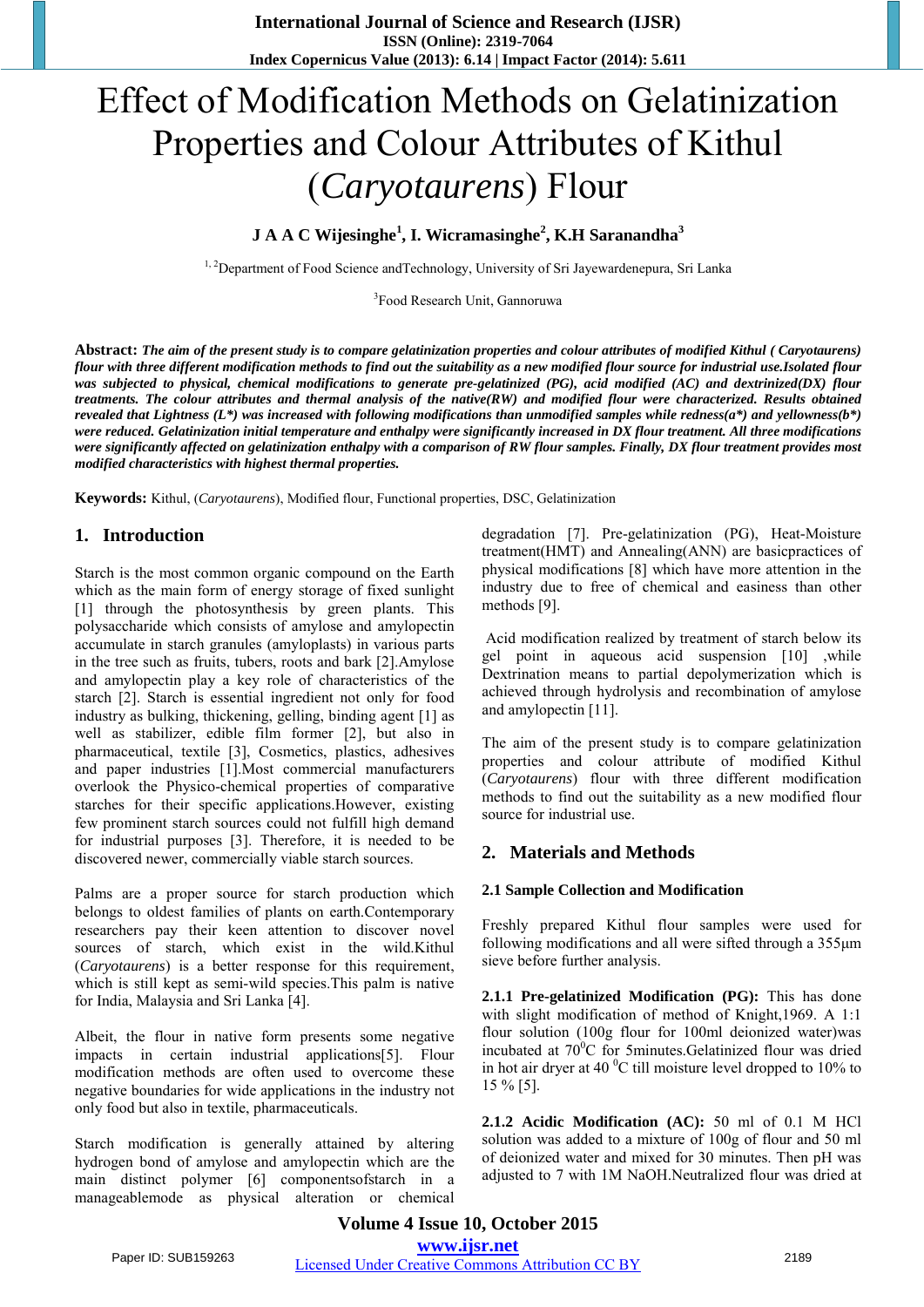room temperature  $(30^0C)$  following washing and filtered through watchman(No:1) filter paper [12].

**2.1.3 Dexrinized Modification (DX):** 75g of flour mixed thoroughly with 60ml of 0.1M HCl.Then mixture was dried at  $50^{\circ}$ C for 24 hrs(Until moisture leveldropped to 5%). The dried flour again dissolved in 75ml deionized water and pH was adjusted to 7 by using 1M NaOH. Then flour was dried in hot air dryer at 40 $\mathrm{^{0}C}$  till moisture level dropped to 10% to 15 % (Method of Caglarirmak and Cakmakli,1993 with Slight modifications)[12].

#### **2.2Chroma meter Minolta (CR 400) colourimeter:**

The instrumental measurement of Kithul flour colour was carried out with a Chroma meter Minolta CR-400 (Konica Minolta colourimeter, sensing, Japan) and the results were expressed in accordance with the CIELAB system.

The meter was calibrated with white tile  $(L^* = 93.30, a^* =$ 0.32 and b\* 0.33). The samples were poured into glass dish (6.4 mm diameter diaphragm with an optical glass), with the surface of the sample was manually made flat and the measuring head of the meter was carefully placed on three different locations on the petri dish. The measurements were determined in triplicates and mean and standard deviations determined. The colour attributes were determined by colour coordinates of  $L^*$  ( $L^* = 0$  [black] and  $L^* = 100$  [white]),  $a^*$  $(-a^*)$  = greenness and  $+a^*$  = redness), and  $b^*$  (− $b^*$  = blueness and  $+b^*$  = yellowness).

#### **2.3Differential scanning calorimetry (DSC)**

Thermograms for Kithul flour from tapped and non-tapped trees were taken by DSC (Model DSC TA instrument Q 200,USA).Flour was weighed on to the aluminium DSC pan and distilled water was added with micro syringe for 50% (w/w) mixture. Pan was sealed and allowed to stand for 1hr at room temperature. The scanning temperature range and heating rate were 30-140 °C and 5 °C/min, respectively, using empty pan as a reference . The onset temperature (To), peak temperature (Tp), conclusion temperature (Tc), and gelatinization enthalpy (ΔHG) were recorded.

**2.4 Statistical Analysis:** Results were analyzed using oneway analysis of variance (ANOVA) at 0.05 probability level with MINITAB software package (version 17 for Windows).

## **3. Results and Discussion**

**Table 1:** Comparison of results on Colour attributes and DSC of Modified and Native Kithul flour Samples

| <b>Sample</b>                                                                                                                      | Colour Attributes             |                              |                               | DSC results                   |                    |                               |                               |
|------------------------------------------------------------------------------------------------------------------------------------|-------------------------------|------------------------------|-------------------------------|-------------------------------|--------------------|-------------------------------|-------------------------------|
| <b>Name</b>                                                                                                                        |                               |                              |                               |                               |                    |                               |                               |
|                                                                                                                                    | $L^*$                         | $a^*$                        | $h^*$                         | $T_0(^0C)$                    | $T_{P} (^{0}C)$    | $T_{C}$ ( <sup>0</sup> C)     | $\Delta H$ (J/g)              |
| RW                                                                                                                                 | $64.13 \pm 0.40^{\circ}$      | $6.37 \pm 0.24$ <sup>a</sup> | $14.56 \pm 0.34$ <sup>a</sup> | $68.69 \pm 0.24$ <sup>c</sup> | $78.73 \pm 0.29^b$ | $92.79 \pm 0.24$ <sup>a</sup> | 13.65 $\pm$ 0.21 <sup>d</sup> |
| PG                                                                                                                                 | $66.48 \pm 0.23$ <sup>a</sup> | $5.53 \pm 0.21^b$            | $12.72 \pm 0.19^b$            | $69.93 \pm 0.09^{\rm b}$      | $79.54 \pm 0.19^a$ | 90.77 $\pm$ 0.25 <sup>b</sup> | $14.38 \pm 0.19$ <sup>c</sup> |
| AC                                                                                                                                 | $65.98 \pm 0.37^b$            | $5.38 \pm 0.31^b$            | $12.17 \pm 0.37$ °            | $68.50 \pm 0.33$ <sup>c</sup> | $78.64 \pm 0.38^b$ | $92.55 \pm 0.24$ <sup>a</sup> | $15.31 \pm 0.24^b$            |
| DX                                                                                                                                 | $66.31 \pm 0.33^{ab}$         | $5.45 \pm 0.30^b$            | $12.34 \pm 0.37$ °            | $70.30 \pm 0.18$ <sup>a</sup> | $78.85 \pm 0.17^b$ | 90.65 $\pm$ 0.26 <sup>b</sup> | $17.75 \pm 0.25^{\text{a}}$   |
| Gelatinization Temperature ; $T_0$ =Initial $T_P$ = Peak $T_C$ = Conclusion AH = Enthalpy                                          |                               |                              |                               |                               |                    |                               |                               |
| All Data are the average of three repetitions $\pm$ standard deviation. The values in a column followed by the same letter are not |                               |                              |                               |                               |                    |                               |                               |
| Statistically different at a significance level of 5%.                                                                             |                               |                              |                               |                               |                    |                               |                               |

The results of thermoanalytical analysis and colour attributes of native and modified Kithul flour shown in Table 1. The result obtained in colour attributes study showed that highest and lowest  $L^*$  in PG (66.48) and RW(64.13) flour treatments respectively. However, the redness a\* of flour samples were ranked as highest in  $RW(6.37)$  and no any significant difference showed among other treated samples. Though there was no any significant difference of yellowness (b\*) among AC Modified and DX Kithul flour samples with lowest b\* values, it could clearly identify significant increment in native Kithul(RW=14.56) flour among all the treatments.

A deeper study of the starch phase transitions is very important in food processing being it can be used to identify the molecular behavior of starch characteristics with temperature and moisture content.According to the previous studies the DSC thermogram which is represented the phase transition is distinctive to the botanical source of the starch by varying its properties such as granular structure and arrangement of polymers [13,14,15,16].

The gelatinization transitions of modified flour were shifted to higher enthalpy, compared to the untreated sample. It is possible that all treated samples had been partially gelatinized due to starch granule was unfolded and degraded during the modification. Highest initial gelatinization temperature was reported from DX flour treatment while highest peak temperature was raised from pre-gelatinized treatment. DX treatment showed maximum enthalpy as 17.75J/g, which was comparably higher 4.1J/g than untreated flour.

Figure 1 clearly shows the significant changes of gelatinization properties of DX flour treatment which is represented the deepest endothermic heat flow.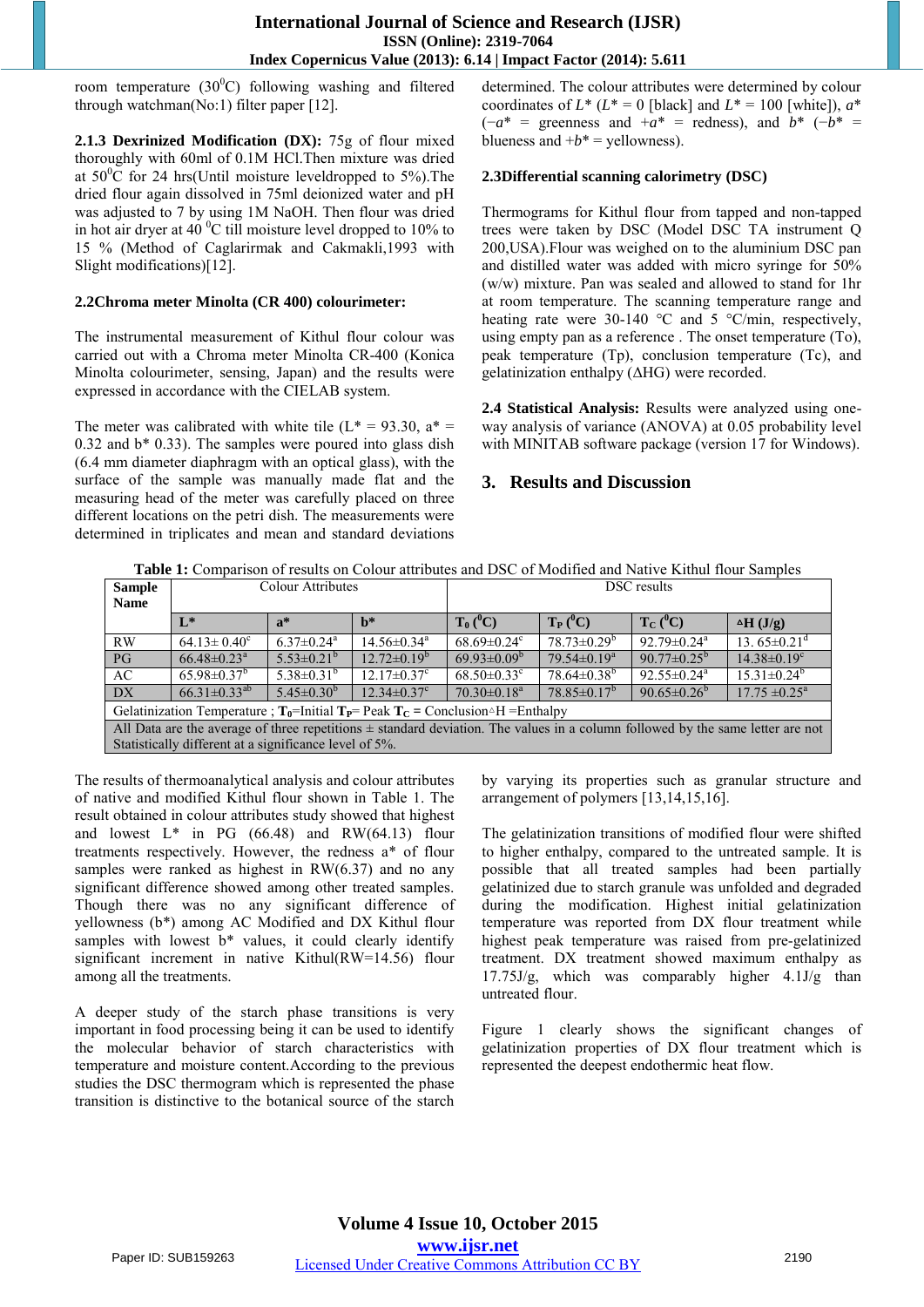

Figure 1: DSCthermograms of Native and modified Kithul flour

## **4. Conclusion and Further Work**

Based on this study, it was clearly identified that used modification processes were effective in altering the characteristics of the Kithul (*Caryotaurens*) flour. L\* of the flour was improved significantly in DX and PG flour treatments while a\* and b\* were decreased which could be more desirable in colour for industrial applications. Higher gelatinizing initial temperature and enthalpy were reported from Kithul flour treatment of DX with the comparison of thermographs of unmodified flour (RW) these all treatments were significantly affected by its structure. The DX modification of Kithul flour had the highest impact to its structure. Although chemical modification is not highly acceptable in the food industry, it will be useful to adjust pre-gelatinization than present treatment ,using somewhat higher temperature which is above the glass transition temperatureof native Kithul flour. However, these results provide clear evidence that DX, PG and AC flour treatments can be used as a deliberate working tool to operate the Kithul flour to meet specific needs with a view to effort expand application within the food industry..

## **5. Acknowledgement**

The authors thank the University of Sri Jayewardenepura ,Sri Lanka for providing the financial assistance for this study(Grant No: ASP/06/RE/SCI/2012/04). And also authors are grateful to Dr.B.M.K.STilakaratne ,Director of Institute of Post-Harvest Technology Research and Development Centre, Anuradhapura, Sri Lanka and Dr. M.A.P.K Seneviratne, Department of Export Agriculture, Peradeniya.

# **References**

- [1] Kolawole S. A, Igwemmar N. C , Bello H. A. Comparison of the Physicochemical Properties of Starch from Ginger (*Zingiberofficinale*) and Maize (*Zea mays*) International Journal of Science and Research (IJSR) ISSN (Online): 2319-7064 Volume 2 Issue 11, November 2013.
- [2] KrisztinaR.V,Starch bearing crops as food sources ,Cultivated plants, primarily as food sources-vol.I

(http://www.eolss.net/Eolss-

sampleAllcharecter.aspx)visited on 2013.10.02

- [3] Shiihii,S.U. ,Musa,H. ,Bhatia,P.G.,Martins ,E.(2011) Evaluation of physicochemical properties of Eleusine corona starch , Nigerian Journals of Pharmaceutical Sciences,Vol.10, No.1,March,2011,ISSN:0189-823X
- [4] Rajyalakshmi ,P .2004."*Caryota* palm sago O A potential get underutilized natural resource for modern starch industry". Naturakl product rediencevol 3(3) , pp144 -149 .
- [5] Knight J.W.,1969.The starch industry.oxfardpress.ltd.
- [6] Hoover R, Rorke S, Martin (1991). Isolation and Characterization of Lima Bean (*Phaseoluslunatus*) Starch. J. Food Biochem. 15: 1117– 1136.
- [7] Leach HW, Mc Cowen LD, Schoch TJ (1959) Structure of the starchgranule. I. Swelling and solubility patterns of various starches.CerealChem 36:534–544
- [8] Ashogbon.A.O.,Akintayo.E.T.,(2014);Recent Trend in the physical and chemical modification of starches from different botanical sources: A review.Starch/starke 2014,66,41-57,DOI 10.1002/star.201300106.
- [9] Majzoobi.M.,Radi.M.,Farahnaky.A.,Jamalian.J.,Tongd ang.T,andMesbahi.Gh, physiochemical properties of Pre-gelatinized wheat stach produced by a Twin drum Driver;J.Agr.Sci.Tech.(2011)vol.13:193-202.
- [10] Wurzburg, O. B.(1986); Modified starches: Properties and uses Edited by, CRC Press, Boca Raton, Florida,. pp. vi + 277, ISBN 0-8493-5964-3. DOI: 10.1002/pi.4980210117
- [11] Manu .E.L.1, Oduro I. and Addo A.(2013); Effect of Dextrinized Sweet potatoes on the Physicochemical and Sensory Quality of Infra-Red Dried Mango Leather, J Food Process Technol 2013, 4:5,http://dx.doi.org/10.4172/2157-7110.1000230.
- [12] Caglarirmak N. and Chakmakli, U., 1993. The chemical principles in production of various modified starches.Gida 18:131-137.
- [13] Ratnayake, Wajira S.; Otani, Chika; and Jackson, David S., "DSC enthalpic transitions during starch gelatinization in excess water,dilute sodium chloride, and dilute sucrose solutions" (2012). *Faculty*